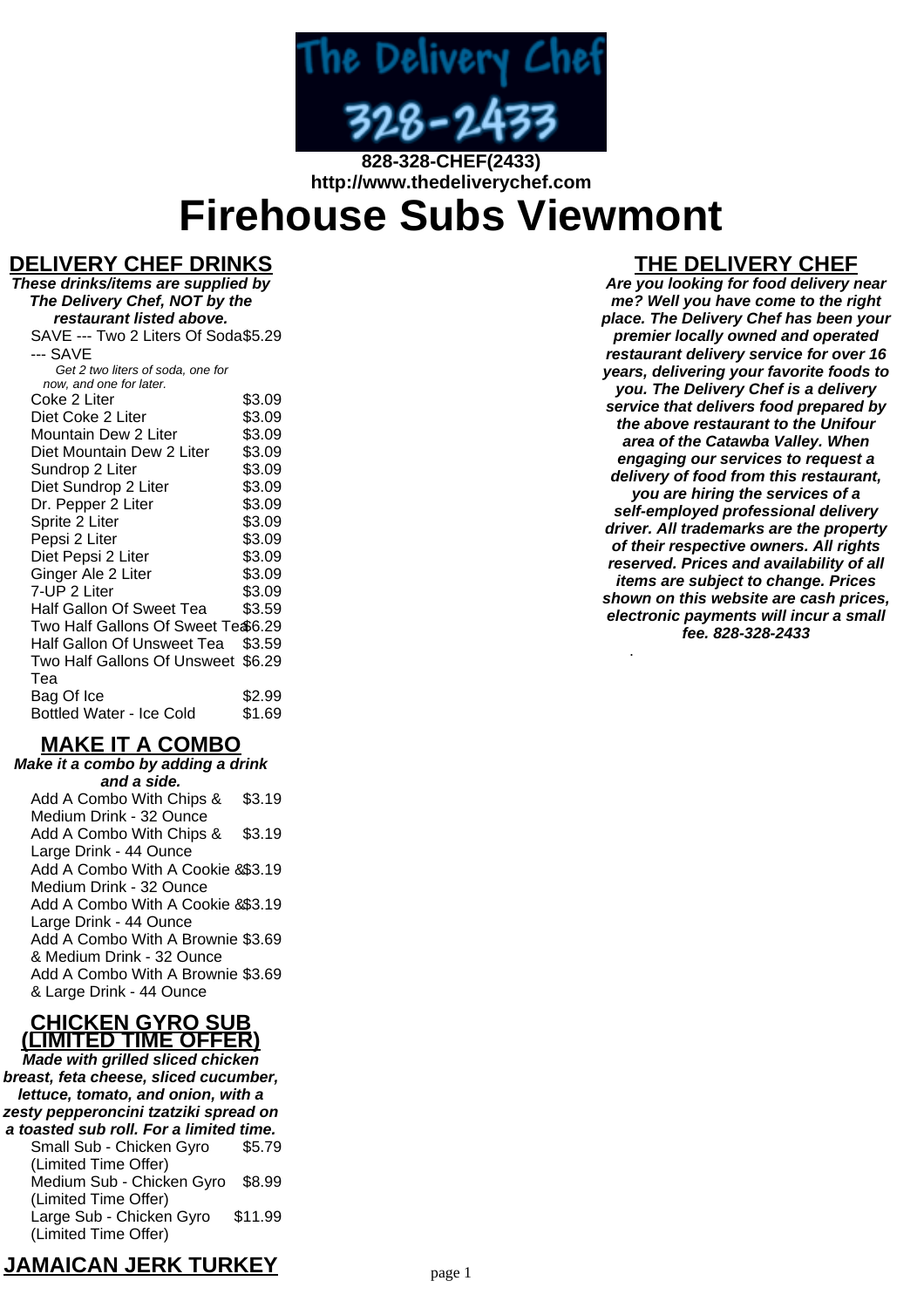#### **SUB (LIMITED TIME OFFER)**

**Smoked Turkey Breast Topped with Jamaican Jerk seasoning, Pepper Jack Cheese, Mayo, lettuce, tomato, onion, and Jamaican Jerk sweet mustard sauce.**

Small Sub - Jamaican Jerk Turkey (Limited Time Offer) \$5.49 Medium Sub - Jamaican Jerk \$6.99 Turkey (Limited Time Offer) Large Sub - Jamaican Jerk Turkey (Limited Time Offer) \$12.09

#### **SPICY CAJUN CHICKEN SUB**

**Grilled, Cajun-seasoned chicken breast, zesty cherry peppers, melted Pepper Jack cheese, lettuce, onions, deli mustard, and our house-made Cajun mayo.**

| Small Sub - Spicy Cajun  | \$5.49  |
|--------------------------|---------|
| Chicken                  |         |
| Medium Sub - Spicy Cajun | \$6.99  |
| Chicken                  |         |
| Large Sub - Spicy Cajun  | \$12.09 |
| Chicken                  |         |

# **HOOK & LADDER SUB**

**Smoked turkey breast and honey ham smothered with Monterey Jack, served Fully Involved (mayo, lettuce, tomato, onion, deli mustard, and a pickle spear on the side).** Small Sub - Hook & Ladder \$5.29 Medium Sub - Hook & Ladder \$8.59 Large Sub - Hook & Ladder \$11.89

#### **FIREHOUSE MEATBALL SUB**

**Italian meatballs, melted provolone, zesty marinara, and Italian seasonings. Best meatballs guaranteed!**

| Small Sub - Meatball  | \$5.29  |
|-----------------------|---------|
| Medium Sub - Meatball | \$8.59  |
| Large Sub - Meatball  | \$11.89 |

#### **FIREHOUSE PEPPERONI MEATBALL SUB**

**Italian meatballs, pepperoni, melted provolone, zesty marinara, and Italian seasonings. Best meatballs guaranteed!** Small Sub - Pepperoni Meatbaß6.04 Medium Sub - Pepperoni **Meatball** \$10.09

Large Sub - Pepperoni Meatb\$l14.89



**Topped with Captain Sorensen's Datil Pepper Sauce, red pepper flakes and provolone cheese.**

Small Sub - Sweet & Spicy Meatball \$5.29 Medium Sub - Sweet & Spicy \$8.59 Meatball Large Sub - Sweet & Spicy \$11.89 Meatball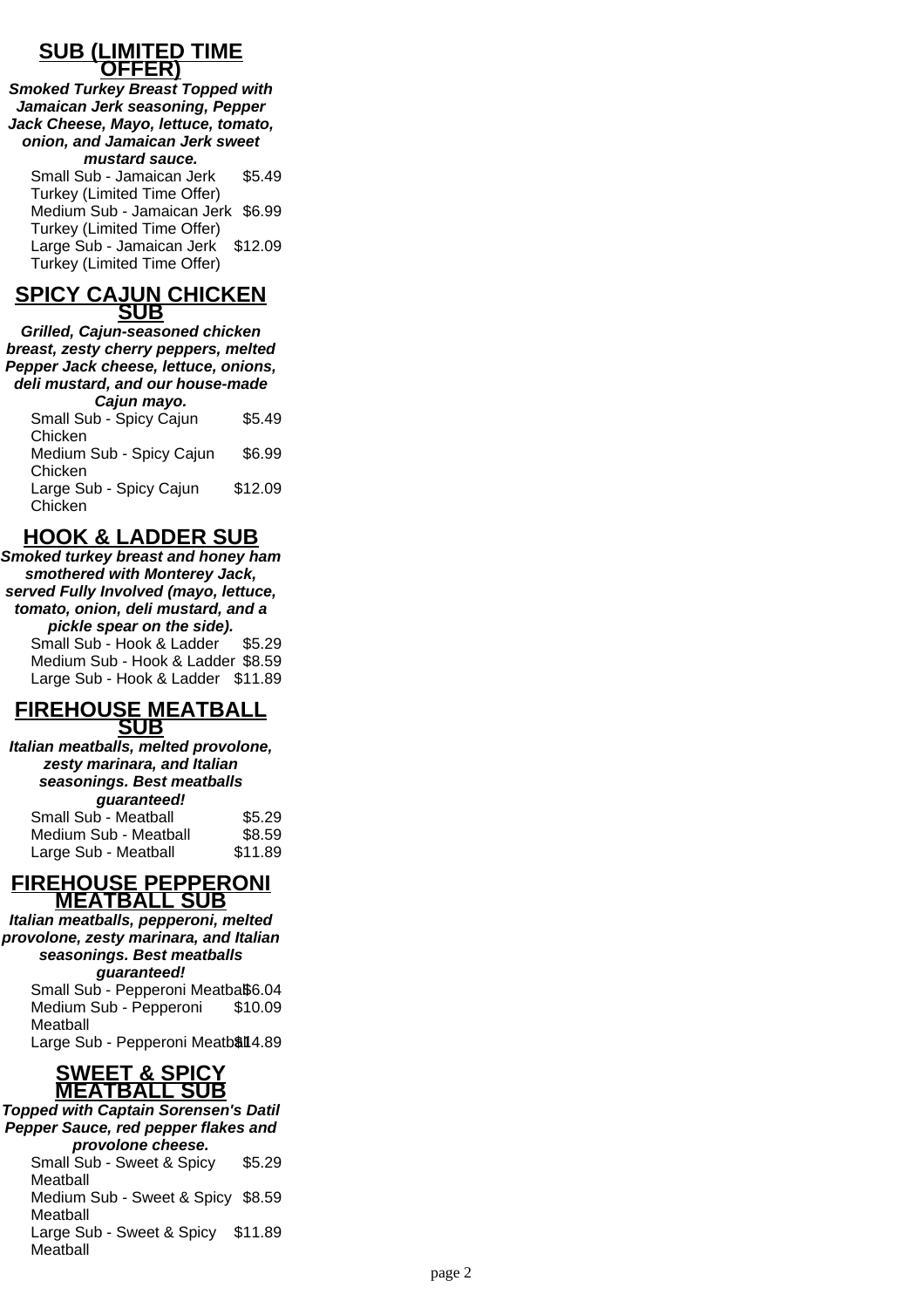#### **NEW YORK STEAMER SUB**

**Corned beef brisket, pastrami, melted provolone, mustard, mayo, and Italian dressing.** Small Sub - New York Steamer\$5.49 Medium Sub - New York Steamer \$8.79

Large Sub - New York Steam \$12.09

# **ITALIAN SUB**

**Genoa salami, pepperoni, Virginia Honey Ham, melted provolone, Italian dressing, and seasonings, served Fully Involved (mayo, lettuce, tomato, onion, deli mustard, and a pickle spear on the side).**

| spear on the side).  |         |
|----------------------|---------|
| Small Sub - Italian  | \$5.29  |
| Medium Sub - Italian | \$8.59  |
| Large Sub - Italian  | \$11.89 |

#### **TURKEY BACON RANCH SUB**

**Smoked turkey breast, pepper bacon, sharp cheddar cheese topped with peppercorn ranch, mayo, lettuce, tomato, and onion.**

Small Sub - Turkey Bacon Ranch \$5.49 Medium Sub - Turkey Bacon Ranch \$8.79 Large Sub - Turkey Bacon Ranch \$12.09

# **CLUB ON A SUB**

**Smoked turkey breast, Virginia honey ham, crispy pepper bacon, and melted Monterey Jack, served Fully Involved (mayo, lettuce, tomato, onion, deli mustard, and a pickle spear on the side).** Small Sub - Club On A Sub \$5.49 Medium Sub - Club On A Sub \$8.79 Large Sub - Club On A Sub \$12.09

#### **FIREHOUSE STEAK & CHEESE SUB**

**Sauteed steak with Provolone, topped with sauteed onions, bell peppers, mayo, mustard and a dill spear on the side.**

Small Sub - Firehouse Steak & \$5.69 Cheese Medium Sub - Firehouse Steak \$8.99 & Cheese Large Sub - Firehouse Steak & \$12.29 Cheese

# **ENGINEER SUB**

**Smoked Turkey Breast with sauteed Mushrooms and melted Open-Eyed Swiss, served Fully Involved (mayo, lettuce, tomato, onion, deli mustard, and a pickle spear on the side).** Small Sub - Engineer \$5.29 Medium Sub - Engineer \$8.59 Large Sub - Engineer \$11.89

# **FIREHOUSE "HERO" SUB**

**Premium roast beef, smoked turkey breast, Virginia honey ham, and** page 3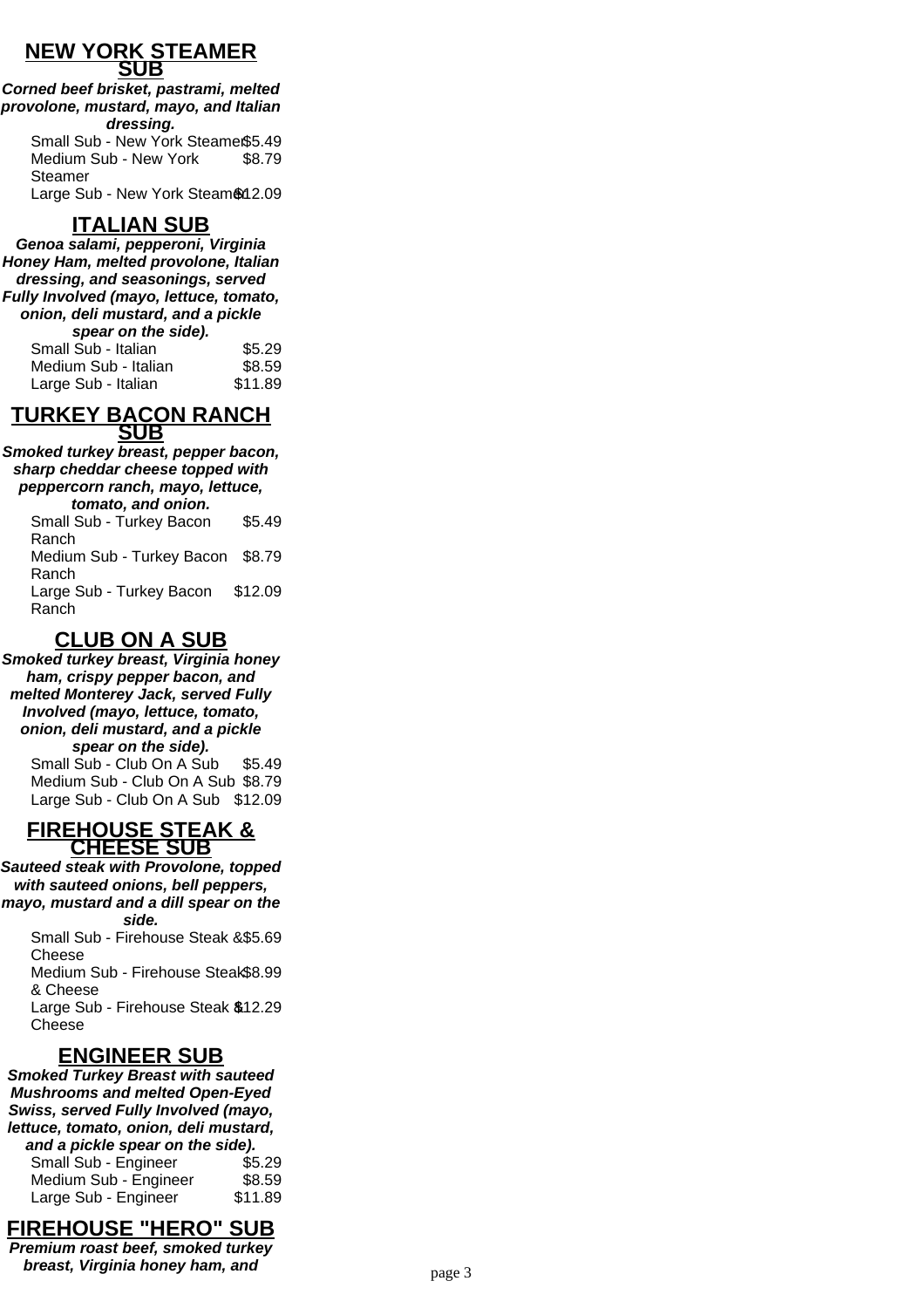**melted provolone, served Fully Involved (mayo, lettuce, tomato, onion, deli mustard, and a pickle spear on the side).** Small Sub - Firehouse Hero \$5.69

Medium Sub - Firehouse Hero \$8.99 Large Sub - Firehouse Hero \$12.29

#### **SMOKEHOUSE BEEF & CHEDDAR BRISKET SUB**

**USDA Choice beef brisket smoked for 16+ hours, cheddar, mayo, Sweet Baby Ray's BBQ Sauce.**

#### **SMOKED TURKEY BREAST SUB**

**Smoked turkey breast and Provolone, served Fully Involved (mayo, lettuce, tomato, onion, deli mustard, and a pickle spear on the side).**

Small Sub - Smoked Turkey \$5.29 Breast Medium Sub - Smoked Turkey \$8.59 Breast

Large Sub - Smoked Turkey \$11.69 Breast

# **HONEY HAM SUB**

**Virginia honey ham and Provolone, served Fully Involved (mayo, lettuce, tomato, onion, deli mustard, and a pickle spear on the side).** Small Sub - Honey Ham \$5.29<br>Medium Sub - Honey Ham \$6.99 Medium Sub - Honey Ham \$6.99

|                       | √ບ.ວວ   |
|-----------------------|---------|
| Large Sub - Honey Ham | \$11.69 |
|                       |         |

# **PASTRAMI SUB**

**Pastrami and Provolone, served Fully Involved (mayo, lettuce, tomato, onion, deli mustard, and a pickle spear on the side).** Small Sub - Pastrami \$5.49 Medium Sub - Pastrami \$8.79

|            | <b>CORNED BEEF BRISKET</b> |
|------------|----------------------------|
| <b>SUB</b> |                            |

Large Sub - Pastrami \$12.09

**Corned beef brisket and Provolone, served Fully Involved (mayo, lettuce, tomato, onion, deli mustard, and a pickle spear on the side).**

Small Sub - Corned Beef Brisket \$5.49 Medium Sub - Corned Beef Brisket \$8.79 Large Sub - Corned Beef Brisket \$12.09

#### **PREMIUM ROAST BEEF SUB**

**Roast beef and Provolone, served Fully Involved (mayo, lettuce, tomato, onion, deli mustard, and a pickle spear on the side).** Small Sub - Premium Roast Beef \$5.29 Medium Sub - Premium Roast \$8.59 Beef Large Sub - Premium Roast \$11.89 Beef

# **GRILLED CHICKEN** page 4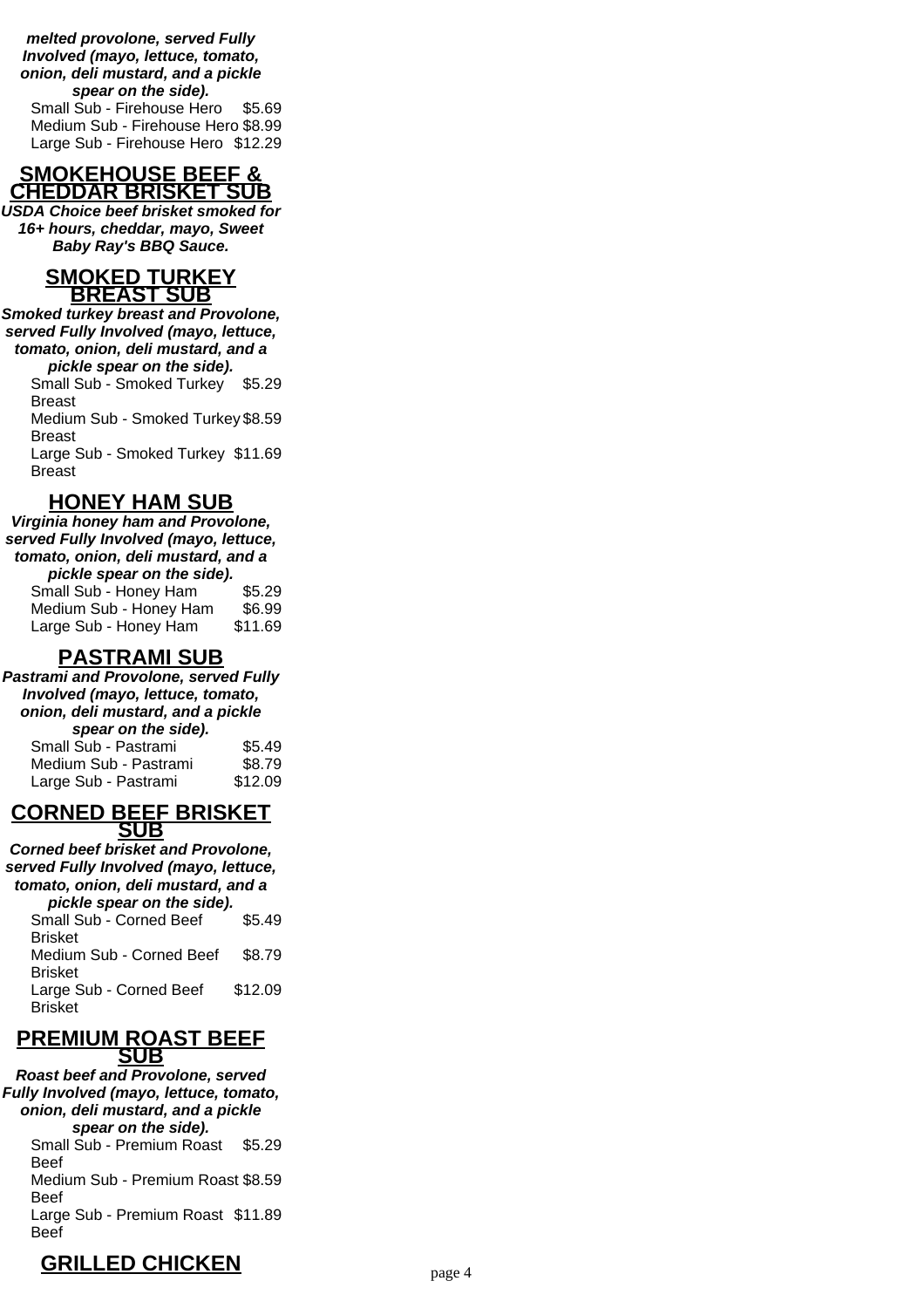## **BREAST SUB**

**Grilled chicken breast and Provolone, served Fully Involved (mayo, lettuce, tomato, onion, deli mustard, and a pickle spear on the side).** Small Sub - Grilled Chicken Breast \$5.49 Medium Sub - Grilled Chicken \$8.79 Breast Large Sub - Grilled Chicken \$12.09

Breast

#### **VEGGIE WITH MUSHROOMS SUB**

**Onions, bell peppers, and mushrooms topped with Provolone, Monterey Jack and Cheddar Cheese and Italian dressing, served Fully Involved (mayo, lettuce, tomato, onion, deli mustard, and a pickle spear on the side).** Small Sub - Veggie With Mushrooms \$5.29 Medium Sub - Veggie With Mushrooms \$8.59 Large Sub - Veggie With Mushrooms \$11.89

# **TUNA SALAD SUB**

**A blend of tuna, mayo, relish and black pepper topped with Provolone, served Fully Involved (mayo, lettuce, tomato, onion, deli mustard, and a pickle spear on the side).** Small Sub - Tuna Salad \$5.29

| Medium Sub - Tuna Salad | \$8.59  |
|-------------------------|---------|
| Large Sub - Tuna Salad  | \$11.89 |

#### **UNDER 500 CALORIE SALADS**

Firehouse Salad - No Meat \$5.99 Chopped Salad - Romaine, tomato, bell pepper, cucumber, mozzarella, pepperoncini, olives, and light Italian dressing No Meat: Firehouse Salad - Turkey Breast \$7.99 Chopped Salad - Romaine, tomato, bell pepper, cucumber, mozzarella, pepperoncini, olives, and light Italian dressing. smoked turkey breast. Firehouse Salad - Honey Ham \$7.99 Chopped Salad - Romaine, tomato, bell pepper, cucumber, mozzarella, pepperoncini, olives, and light Italian dressing Virginia honey ham. Firehouse Salad - Grilled Chicken \$7.99 Chopped Salad - Romaine, tomato, bell pepper, cucumber, mozzarella, pepperoncini, and light Italian dressing, grilled chicken. Italian Salad With Grilled Chicken \$7.99 Salami and grilled chicken atop Romaine, tomato, bell pepper, mozzarella, cucumbers, pepperoncini, olives, and light Italian dressing. Hook & Ladder Salad \$7.99 Chopped Salad - Romaine, tomato, bell pepper, cucumber, mozzarella, pepperoncini, olives, light Italian dressing, smoked turkey breast and Virginia honey ham.